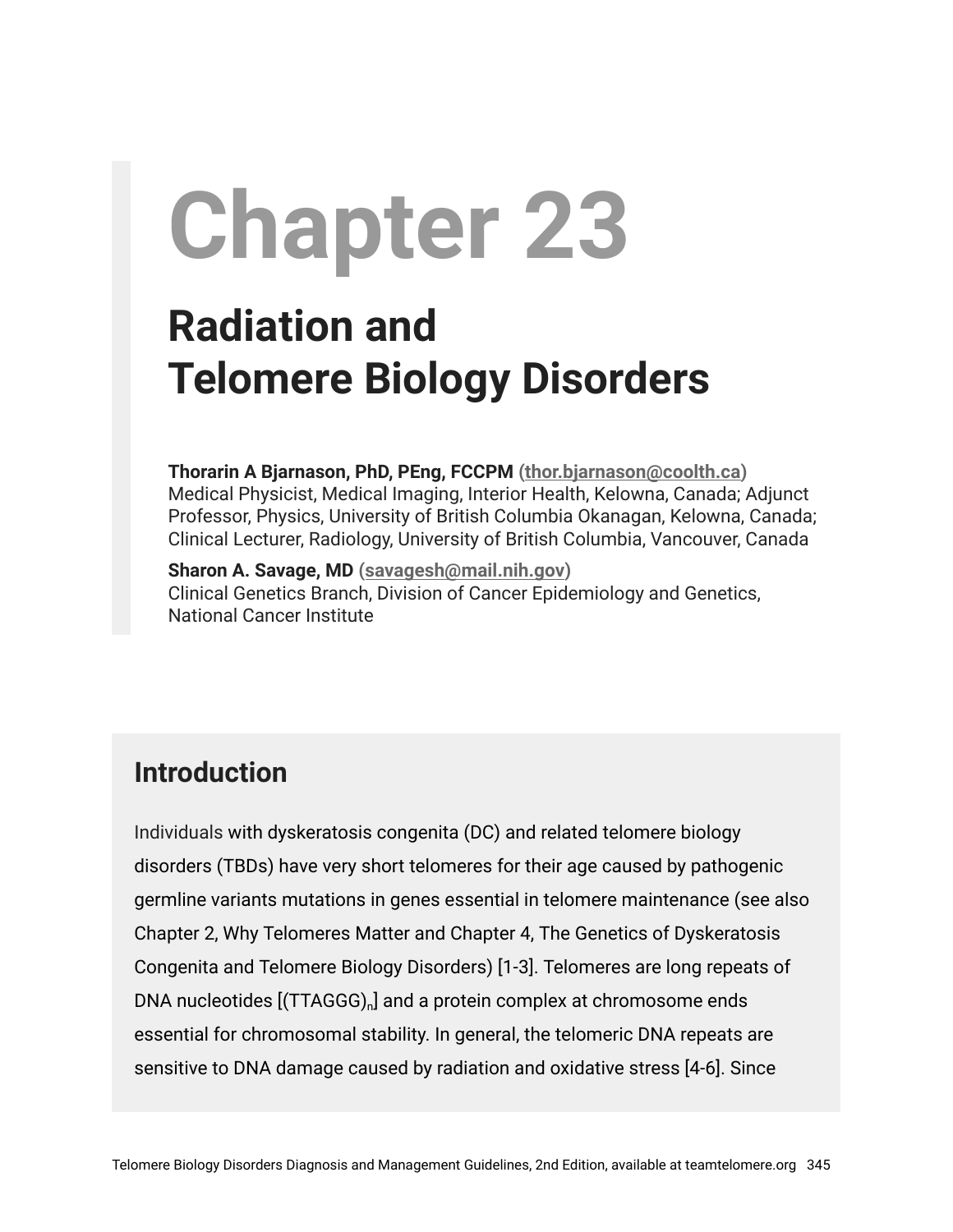individuals with DC/TBDs have very short telomeres from birth, they may also be more sensitive to the effects of both ionizing and non-ionizing ultraviolet radiation [7, 8].

When therapeutic or interventional radiation [1] is being considered for patients with DC/TBDs, precautions should be taken to prevent or minimize harm. It should be noted that there are very little data on radiation effects in these individuals. The radiation risk from clinically indicated medical imaging is extremely low. Diagnostic exams should be performed if the information obtained from medical imaging is important for patient care. This chapter reviews the types of radiation that may be of clinical importance in DC/TBDs.

# **Types of Radiation**

Ionizing radiation is radiation that can pass through the body. It carries enough energy to liberate electrons from atoms, creating ions, which can in turn damage DNA and cause cell death. Examples include X-rays and gamma rays used in medical imaging and certain interventional or therapeutic procedures.

Diagnostic radiation, such as x-rays used in bone density scans, radiography, diagnostic fluoroscopy, computed tomography (CT), and gamma rays used in single photon emission tomography (SPECT) and positron emission tomography (PET), typically use very low levels of ionizing radiation. Interventional radiation is sometimes used in interventional radiology, cardiology, and operating room procedures, and uses moderate levels of X-ray ionizing radiation. Therapeutic radiation involves much higher doses of ionizing radiation, including X-rays and gamma rays, and is designed to treat cancer or prepare a patient for hematopoietic cell transplant (HCT).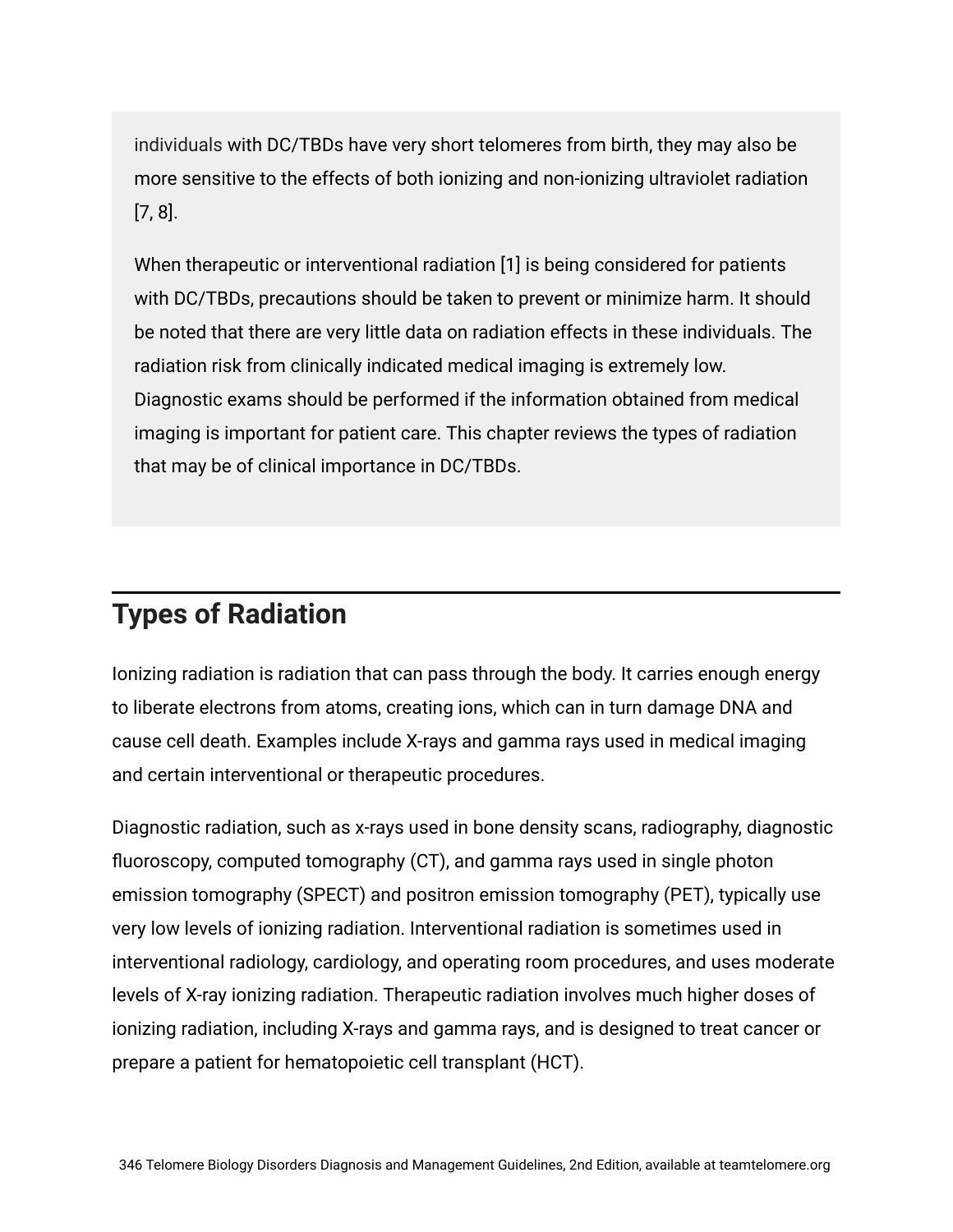Ultraviolet radiation consists of light rays slightly more energetic than the color violet and can excite electrons to move to a higher energy state. However, such radiation does not carry enough energy to produce charged ions, so ultraviolet radiation is considered "non-ionizing". For protection from ultraviolet radiation, individuals with DC/TBDs need to avoid tanning beds and take precautions to minimize sun exposure as much as reasonable (see also Chapter 6, Dermatologic Manifestations) [1].

Ultrasounds (sonograms) and magnetic resonance imaging (MRI) do not use ionizing radiation, have no known ill effects specific to patients with DC/TBDs, and are not discussed in this chapter.

# **Effects of Radiation**

There are two types of radiation effects: tissue reactions and stochastic effects.

#### Tissue Reactions

Tissue reactions are defined as those that cause cell death or an injury in populations of cells. The type of tissue reaction is based on the dose of radiation, sensitivity of the specific tissue type exposed, and the individual's underlying sensitivity to radiation. There is a threshold dose to producing a tissue reaction such that there are doses below a certain level in which there is no reaction, and above which the harm to tissue reaction increases as the dose increases [9].

Therapeutic radiation (generally thought of as higher-dose radiation) is used to create a tissue reaction in order to kill cancer cells. It is also used as part of some hematopoietic cell transplantation (HCT, see also Chapter 13, Hematopoietic Stem Cell Transplantation) preparation regimens to eliminate the patient's bone marrow cells so they can receive donor cells. Tissue reactions can also occur in healthy tissue near the area of the body targeted by therapeutic radiation. Very rarely, tissue reactions occur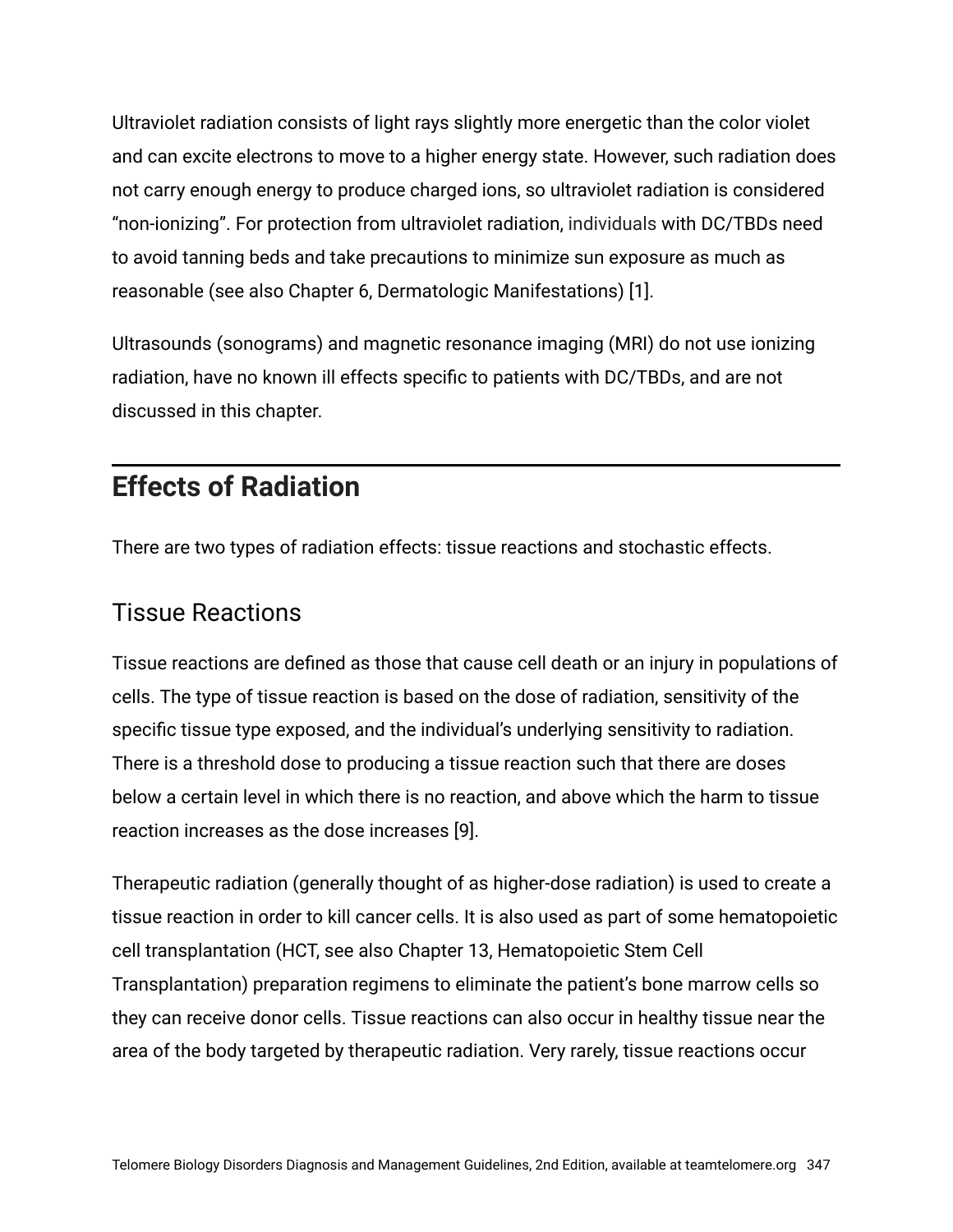when using moderate dose interventional radiation as part of a procedure that requires X-rays to see inside the body.

#### Stochastic Effects

Stochastic (random) effects generally refer to the potential occurrence of cancer in an individual who received radiation therapy, or after radiation exposure from medical imaging or interventional imaging or procedures [9]. Stochastic effects of radiation might occur years after exposure to ionizing radiation. They can be thought of as the long-term consequences of radiation exposure. It is often difficult to know whether stochastic effects are caused by radiation, lifestyle choices, or from natural biological or environmental causes. The risk of cancer is believed to increase with increasing radiation dose, although this has not yet been definitively proven for effective doses less than 100 mSv [9].

# **Therapeutic Radiation**

Therapeutic radiation is high dose radiation used to create controlled tissue reactions as part of a clinical protocol. Examples where this type of radiation is used include cancer radiotherapy and total body irradiation for HCT.

Patients with DC/TBDs appear to have a lower threshold for tissue reactions than other patients when exposed to therapeutic radiation [1, 8, 10, 11]. However, detailed studies of ionizing radiation in DC/TBDs have not been conducted to better define these lower thresholds. Even though tissue sparing techniques like proton therapy show promise [11], more studies are needed to better determine optimal use of therapeutic radiation for cancer in patients with DC/TBDs [1].

HCT protocols for patients with DC/TBDs are being developed that use reduced intensity total body irradiation, or none at all, and have improved clinical outcomes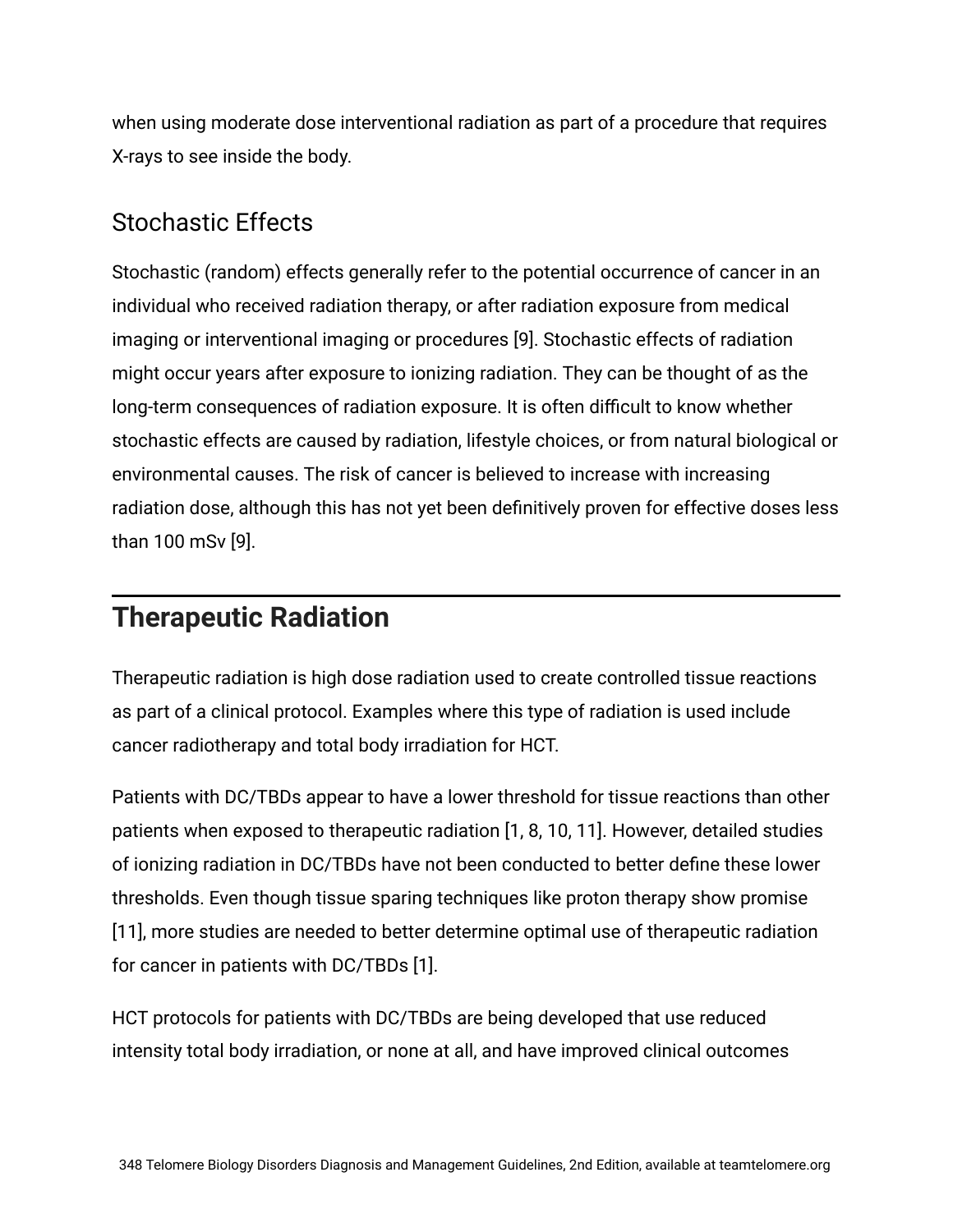compared with full dose irradiation procedures (see also Chapter 13, Hematopoietic Stem Cell Transplantation) [12-14].

### **Interventional Radiation**

Interventional radiation is moderate dose radiation used in minimally invasive procedures to see inside the body while performing certain treatments or surgeries. For complex cases, there is a chance of exceeding a threshold dose that can cause unintentional tissue reactions [15].

Based on what has been observed from therapeutic radiation for patients with DC/TBD, there is reason to believe that tissue reactions might occur at a lower threshold than in the general population for interventional radiation. Examples of interventional radiation include certain cardiology, urology, and angiography procedures.

It is important to know if X-rays are used for these types of clinical procedures, and to know where X-rays enter the body. This information will help patients identify potential rashes from the interventional radiation exposure, which is often the first sign of a tissue reaction. Patients should report any rashes of concern to their primary provider.

# **Diagnostic Radiation**

Diagnostic radiation (low dose radiation) is used for medical imaging. This type of radiation includes X-rays used in mammography, bone density scans, radiography, diagnostic fluoroscopy, computed tomography (CT), and gamma rays used in nuclear medicine (NM) studies, including single photon emission computed tomography (SPECT) and positron emission tomography (PET). The doses used in diagnostic procedures are far too low to cause tissue reactions but could cause stochastic effects in patient populations.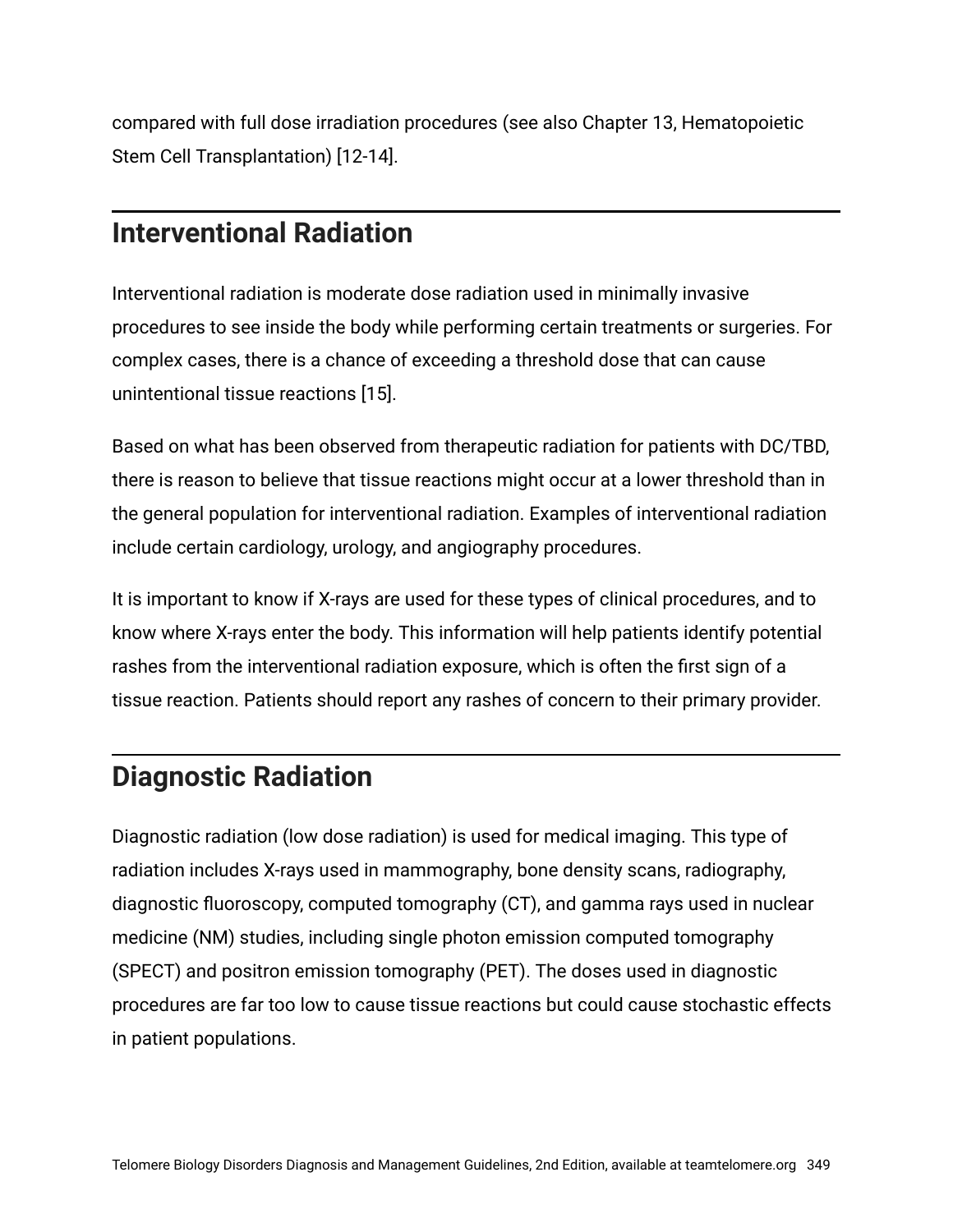Diagnostic radiation doses can be compared to natural background radiation (see Table 1). For diagnostic imaging, the chances of stochastic effects are so low that they cannot be measured in an individual patient, but are estimated for patient populations. In fact, many radiation safety professional organizations now clearly state that there could very well be no effect for effective doses below 100 mSv [16, 17]. However, the medical imaging community continues to assume there is some risk from radiation at these lower doses, to be conservatively safe.

Although patients with DC/TBDs might be more sensitive to stochastic effects from ionizing radiation than the general population, the doses required for diagnostic purposes are very low. Clinically indicated exams should be performed when needed. One must always weigh the benefit of proceeding with care using information from imaging against the very low, and possibly non-existent, harm from the imaging exam, as well as the harm in proceeding with care without appropriate imaging.

#### **Summary**

Radiation exposure of individuals with DC/TBDs should be managed proactively. Patients with DC/TBDs are more sensitive to therapeutic radiation (high dose radiation) than the general population, but the degree of this sensitivity has not been established. Clinically indicated interventional procedures (interventional radiation) and medical imaging (low dose radiation) should be performed when clinically appropriate for optimal patient care since the benefit of performing these clinically indicated procedures or exams far outweighs the potential harm from radiation effects.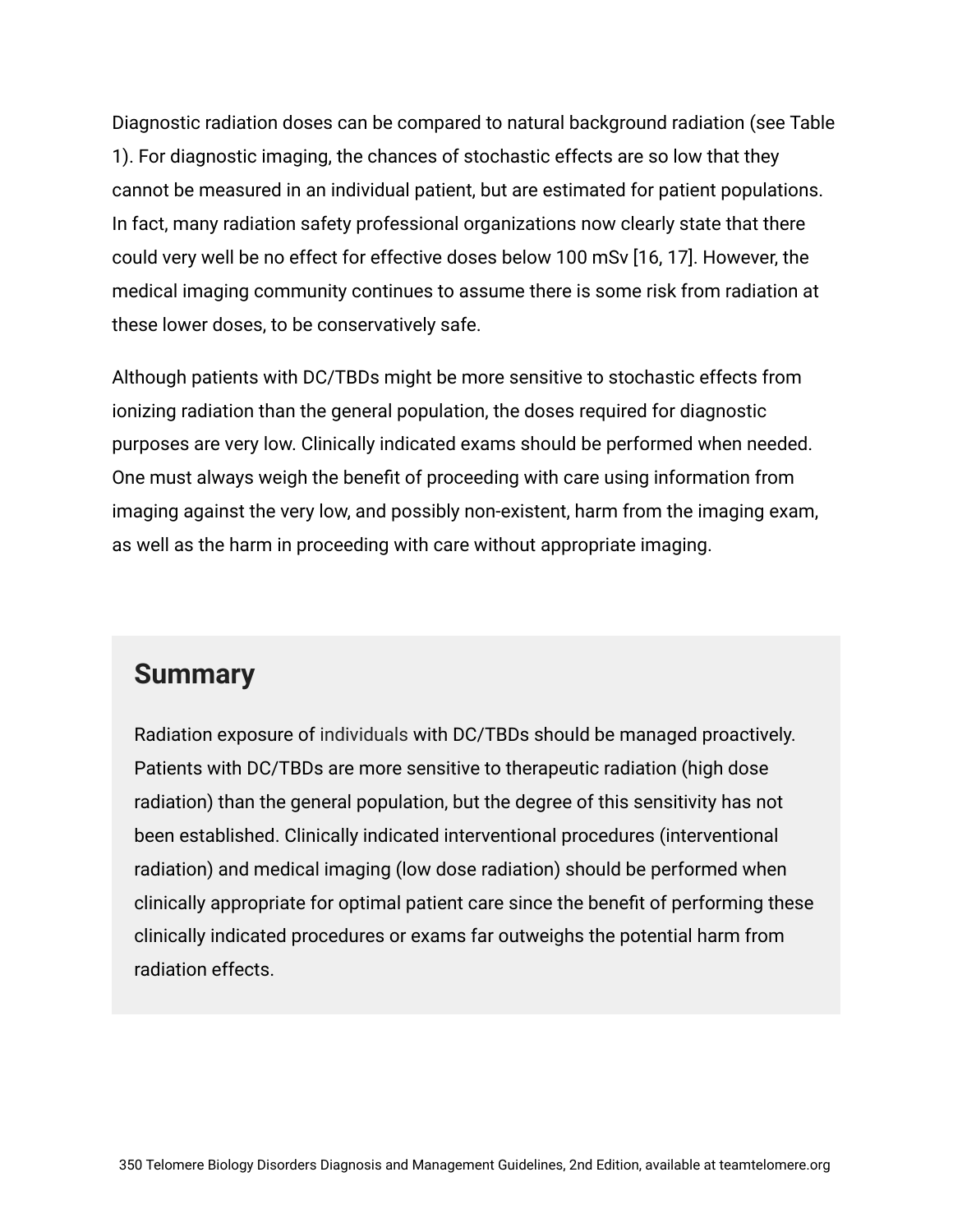**Table 1. Patient dose from diagnostic X-ray exams [18, 19] compared to natural**

**background radiation to provide context.** Background radiation dose varies from 1 to 10 mSv per year [20] depending on where one lives. This table compares medical imaging effective doses to the natural background radiation level of 4 mSv per year.

| <b>Diagnostic Exam</b>   | <b>X-ray Dose</b> | <b>Amount of Time to Receive Similar</b><br><b>Dose from Natural Background</b><br><b>Radiation</b> |
|--------------------------|-------------------|-----------------------------------------------------------------------------------------------------|
| Knee X-ray, Dental X-ray | $0.005$ mSv       | 11 hrs                                                                                              |
| Dental panoramic X-ray   | $0.01$ mSv        | 22 hrs                                                                                              |
| <b>Bone Density Scan</b> | $0.015$ mSv       | $1.5$ days                                                                                          |
| <b>Chest X-ray</b>       | $0.02$ mSv        | 2 days                                                                                              |
| Lumbar spine X-ray       | $1.5$ mSv         | 4.5 months                                                                                          |
| Head CT                  | 2 mSv             | 6 months                                                                                            |
| Chest CT                 | 7 mSv             | 21 months                                                                                           |
| Abdomen/Pelvis CT        | 14 mSv            | 42 months                                                                                           |

**Abbreviations:** millisievert (mSv), a measure of the effective dose of radiation. Effective dose is used to estimate stochastic risk in patient populations.

|  |  |  |  | <b>Table 2. Summary of Chapter Terminology</b> |
|--|--|--|--|------------------------------------------------|
|--|--|--|--|------------------------------------------------|

|                    | <b>Types of Radiation</b>                                                               |
|--------------------|-----------------------------------------------------------------------------------------|
| <b>Ultraviolet</b> | Ultraviolet (UV) light (UV radiation) is invisible to the human eye. It is<br>$\bullet$ |
| Radiation          | not energetic enough to ionize atoms and is therefore considered                        |
|                    | non-ionizing radiation. It can, however, damage overexposed skin.                       |
|                    | A beneficial effect of UV radiation exposure is vitamin D production in<br>$\bullet$    |
|                    | the body.                                                                               |
|                    | UV radiation comes from the sun and is filtered by the atmosphere.<br>$\bullet$         |
|                    | UV radiation is also produced by electrical arcs (like welding), tanning                |
|                    | lamps, and blacklights.                                                                 |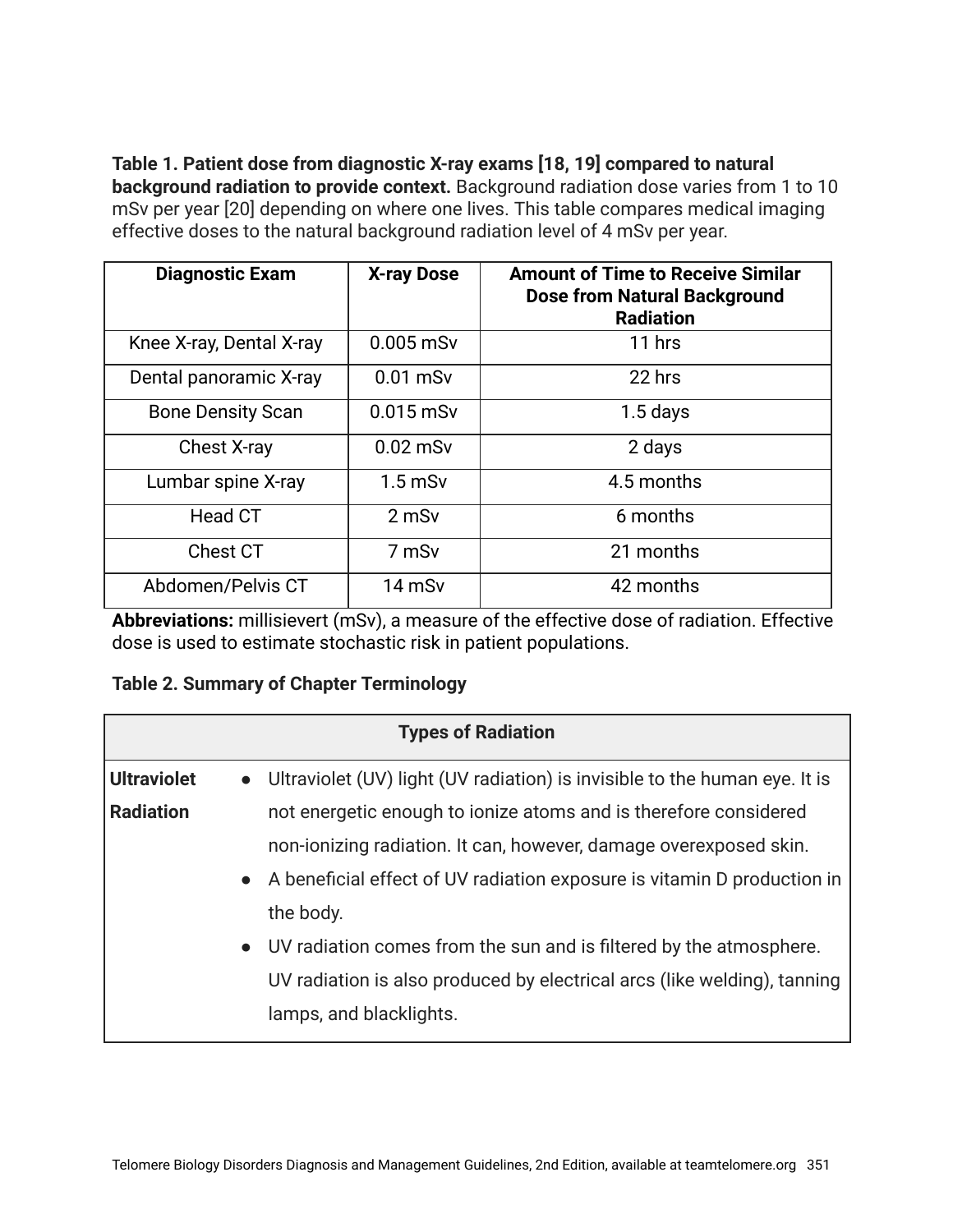| lonizing          | lonizing radiation is powerful enough to remove electrons from                       |
|-------------------|--------------------------------------------------------------------------------------|
| <b>Radiation</b>  | atoms (ionize atoms), which can damage DNA and cause cell death.                     |
|                   | lonizing radiation can cause tissue reactions and stochastic effects                 |
|                   | (see below).                                                                         |
|                   | Most cosmic ionizing radiation is absorbed by the atmosphere.                        |
|                   | Diagnostic, interventional, and therapeutic radiation in medicine<br>$\bullet$       |
|                   | eases pain and saves lives.                                                          |
|                   | <b>Patient Exposure to lonizing Radiation</b>                                        |
| <b>Background</b> | Low dose radiation.<br>$\bullet$                                                     |
| <b>Radiation</b>  | Background radiation comes from the sky, the soil, and what we eat.                  |
|                   | We naturally live in a bath of radiation.                                            |
| <b>Diagnostic</b> | Low dose radiation.<br>$\bullet$                                                     |
| <b>Radiation</b>  | Medical uses include X-rays and gamma rays used for medical<br>$\bullet$             |
|                   | imaging.                                                                             |
|                   | lonizing radiation is used to see inside the body to aid with important<br>$\bullet$ |
|                   | diagnosis and monitor function.                                                      |
|                   | Stochastic effects might occur from diagnostic radiation.<br>$\bullet$               |
|                   | Patients with DC/TBDs might be more sensitive to stochastic effects<br>$\bullet$     |
|                   | than the general population, but not so sensitive that clinicians                    |
|                   | should avoid clinically appropriate medical imaging.                                 |
|                   |                                                                                      |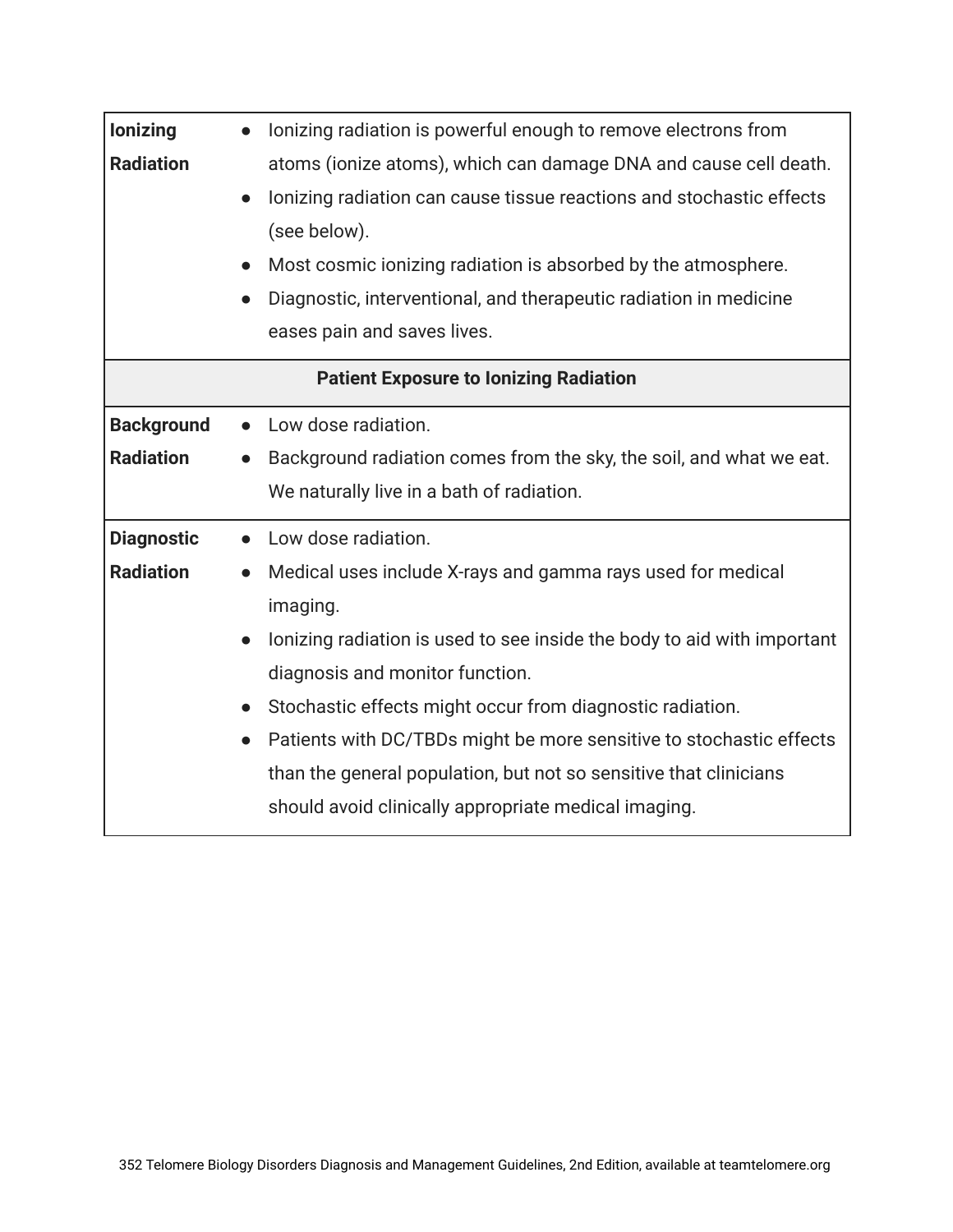| Interventional •         | Moderate dose radiation.                                                          |  |
|--------------------------|-----------------------------------------------------------------------------------|--|
| <b>Radiation</b>         | lonizing radiation is used in minimally invasive procedures to see<br>$\bullet$   |  |
|                          | inside the body while performing treatments or surgeries.                         |  |
|                          | Very rarely, radiation levels exceed a threshold where tissue reactions           |  |
|                          | occur.                                                                            |  |
|                          | Based on what has been observed from therapeutic radiation, there is              |  |
|                          | reason to believe that tissue reactions might occur at a lower                    |  |
|                          | threshold for patients with DC/TBDs than in the general population                |  |
|                          | for interventional radiation.                                                     |  |
| <b>Therapeutic</b>       | High dose radiation.<br>$\bullet$                                                 |  |
| <b>Radiation</b>         | The purpose of therapeutic radiation is to create controlled tissue               |  |
|                          | reactions as part of a clinical protocol.                                         |  |
|                          | Examples where this type of radiation is used include cancer<br>$\bullet$         |  |
|                          | radiotherapy for cancer treatment and total body irradiation for                  |  |
|                          | hematopoietic stem cell transplants.                                              |  |
|                          | Case studies of cancer therapy in patients with DC/TBDs have shown<br>$\bullet$   |  |
|                          | that tissue reactions occur in non-cancerous tissue at lower doses                |  |
|                          | than the general population. Total body irradiation is more toxic to              |  |
|                          | these patients, which has led to the development of reduced intensity             |  |
|                          | or elimination of radiation in conditioning in hematopoietic cell                 |  |
|                          | transplant protocols.                                                             |  |
| <b>Radiation Effects</b> |                                                                                   |  |
| <b>Stochastic</b>        | Effects that can occur by chance, especially malignancies or genetic<br>$\bullet$ |  |
| <b>Effects</b>           | mutations. The probability of occurrence increases with radiation                 |  |
|                          | dose, but the severity is independent of dose.                                    |  |
|                          | There is no threshold; severity of effect is not dose-dependent.                  |  |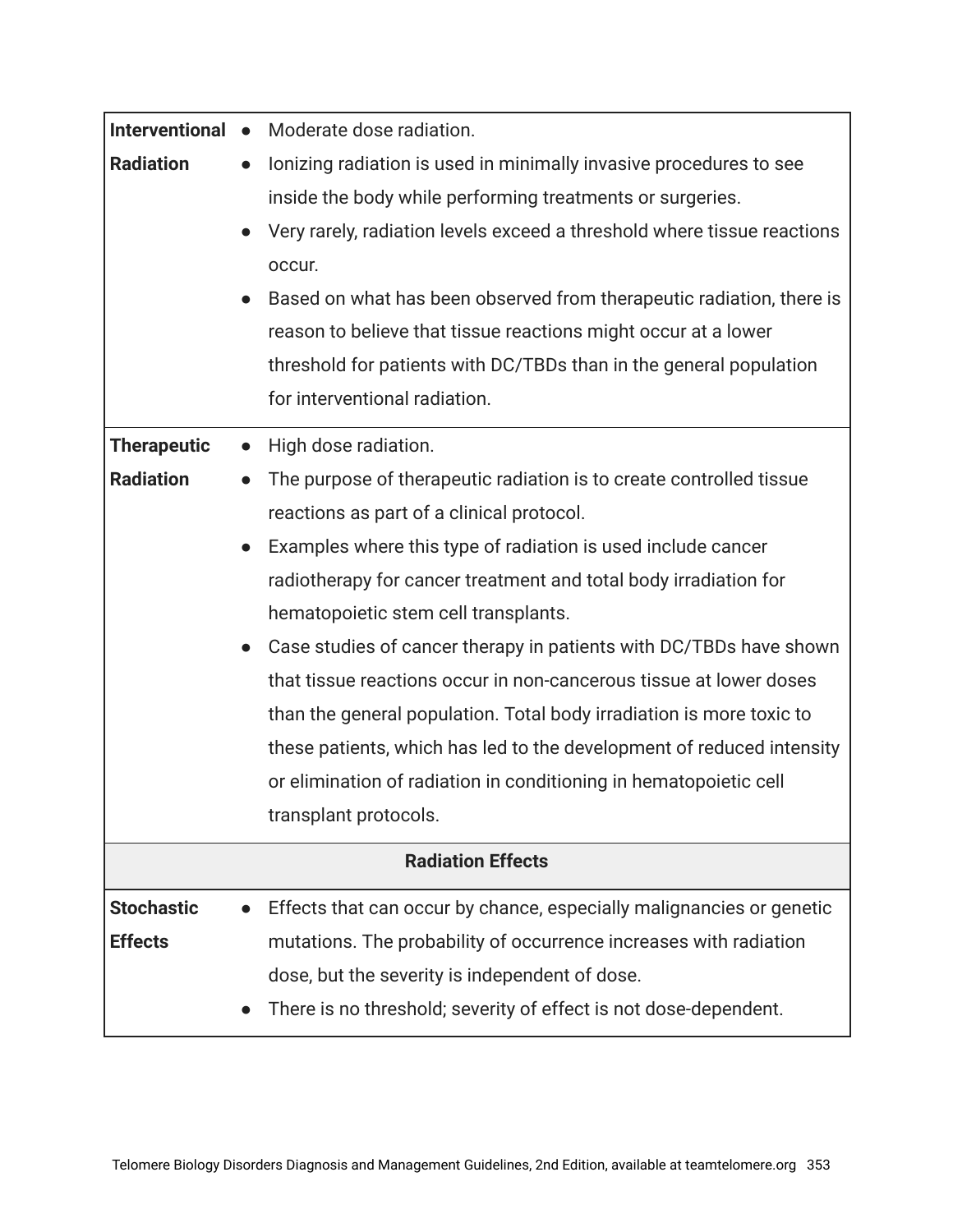| <b>Tissue</b>    | • Injury in populations of cells or cell death.                        |
|------------------|------------------------------------------------------------------------|
| <b>Reactions</b> | • There is a threshold dose. Once above the threshold, the severity of |
|                  | the reaction increases as dose is increased.                           |

#### **References**

- 1. Savage SA, Niewisch MR. Dyskeratosis Congenita and Related Telomere Biology Disorders. 2009 Nov 12 [updated 2022 Mar 31]. In: Adam MP, Ardinger HH, Pagon RA, Wallace SE, Bean LJH, Gripp KW, Mirzaa GM, Amemiya A, editors. *GeneReviews*® [Internet]. Seattle (WA): University of Washington, Seattle; 1993–2022.
- 2. Bertuch AA. The molecular genetics of the telomere biology disorders. *RNA Biol*. 2016;13(8):696-706.
- 3. Dokal I. Dyskeratosis congenita. *Hematology Am Soc Hematol Educ Program*. 2011;2011:480-486.
- 4. Lustig A, Shterev I, Geyer S, et al. Long term effects of radiation exposure on telomere lengths of leukocytes and its associated biomarkers among atomic-bomb survivors. *Oncotarget*. 2016;7(26):38988-38998.
- 5. Luxton JJ, McKenna MJ, Taylor LE, et al. Temporal Telomere and DNA Damage Responses in the Space Radiation Environment. *Cell Rep*. 2020;33(10):108435.
- 6. Ahmed W, Lingner J. Impact of oxidative stress on telomere biology. *Differentiation*. 2018;99:21-27.
- 7. Shim G, Ricoul M, Hempel WM, Azzam EI, Sabatier L. Crosstalk between telomere maintenance and radiation effects: A key player in the process of radiation-induced carcinogenesis. *Mutation Research/Reviews in Mutation Research*. 2014;S1383-5742(14)00002-7.
- 8. Stanley SE, Rao AD, Gable DL, McGrath-Morrow S, Armanios M. Radiation Sensitivity and Radiation Necrosis in the Short Telomere Syndromes. *Int J Radiat Oncol Biol Phys*. 2015;93(5):1115-1117.
- 9. ICRP, 2007. ICRP publication 103: The 2007 Recommendations of the International Commission on Radiological Protection. *Annals of the ICRP*. 2007;37(2-4):1-332.